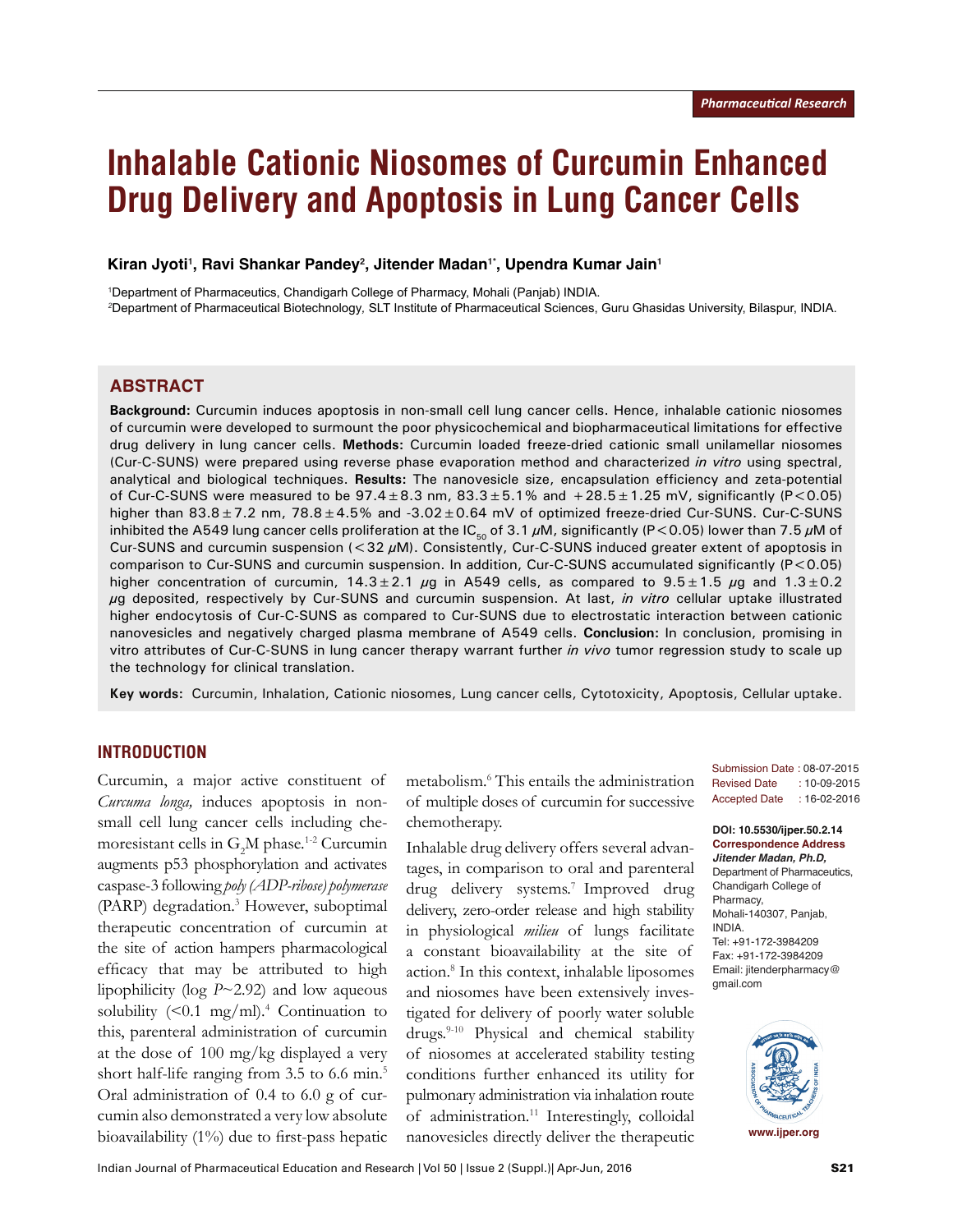moiety in the lungs through nasal or intratracheal instillation. However, inhalation route for pulmonary administration is associated with plentiful challenges. Vesicles, ranging from 5-10 μm accumulate in primary bronchi, 1-5 μm particles deposit in secondary bronchi, 1-3 μm size hoards in the bronchioles, and <0.5 to 1 μm retain by alveoli.12-13 Nanovesicles<100 nm owing to diffusional mobility appear in the alveolar region with a fractional deposition of around 50%. These ultrafine nanovesicles usually enter the lungs as larger agglomerates and consequently segregate into smaller particles on deposition. Furthermore, mucociliary clearance by ciliated epithelial cells limits the extent of drug uptake through inhalation route of administration.<sup>14</sup> Hence, several strategies have been stabbed to enhance the drug stability against mucociliary washout either by the use of permeation enhancers or mucoadhesi vevesiculization.<sup>15-17</sup> In this background, cationic nanovesicles have been widely investigated for delivery of both small and high molecular weight drugs.<sup>18,19</sup> The positive surface charge of cationic nanovesicles allows uptake through inhalation route owing to strong electrostatic interaction between mucus or negatively charged mucosal surface.<sup>20</sup> Therefore, in present investigation, curcumin loaded cationic small unilamellar niosomes (Cur-C-SUNS) were prepared using reverse phase evaporation method<sup>21</sup> and freeze dried. The prepared small unilamellar niosomes were further optimized and characterized for nanovesicle size, shape, surface topography, zeta potential, nanoencapsulation efficiency, *in vitro* drug deposition and release studies. The therapeutic efficacy of freeze-dried Cur-C-SUNS was determined *in vitro* using cell proliferation, intracellular drug concentration, apoptosis and cellular uptake assay carried out in non-small cell lung cancer, A549 cells.

#### **EXPERIMENTAL**

#### **Materials**

Curcumin [(1E, 6E)-1,7-bis (4-hydroxy-3-methoxyphenyl)-1,6-heptadiene-3,5-Dione)] andspan 80 (Sorbitanmonooleate) were purchased from Loba Chemie, Mumbai, India. Cholesterol was purchased from Nice Chemical Private Limited, Mumbai, India. Cetyl trimethyl ammonium bromide (CTAB) was supplied by Spectrochem Private Limited, Mumbai, India. All other chemicals and solvents used were of highest analytical grade.

#### **Cell culture and reagents**

Human non-small lung cancer cell line, A549 was cultured under 95% air and 5%  $CO_2$  atmosphere at 37°C using DMEM (Dulbecco's Modified Eagle's Medium) supplemented with 10% fetal bovine serum. All experiments were performed with asynchronous cell populations in exponential growth phase (24 h after plating). $^{22}$ 

#### **Preparation and optimization of curcumin loaded small unilamellar niosomes**

Curcumin loaded small unilamellar niosomes (Cur-SUNS) were prepared by reverse phase evaporation method.<sup>21</sup> In brief, span 80 and cholesterol (μM ratio) were added in different ratio (Table 1) to 5 ml of organic phase (4 ml diethyl ether and 1 ml chloroform) containing 10 mg/ml of curcumin. To this organic phase, 2 ml of phosphate buffer (pH-6.4~nasal *milieu*) 23 was added. The binary phase was sonicated (Tohseon, Mumbai, India) for 10 min at 4ºC to form a homogenous emulsion. The emulsion was then vortexed (Shivaki, New Delhi, India) to evaporate the organic solvent. The residual solvent in the emulsion was removed by rotary flash evaporator (E Quivac-V02, Medica Instrument, Mumbai, India) at 60ºC under vacuum (250 mm Hg). The emulsion was vortexed again until the gel was collapsed to fluid. To the final solution, 3 ml of phosphate buffer (pH 6.4) was added to hydrate the niosomes. The resulting multilamellar niosomes were passed 5 times through 0.45 μm membrane filter (MDI, Ambala, India) and 5 times through 0.22 μm membrane filter (MDI, Ambala, India) to obtain Cur-SUNS. Cur-C-SUNS were prepared by altering the composition of the optimized formulation (Table 1). The resultant optimized Cur-SUNS and Cur-C-SUNS were freeze-dried separately using mannitol (1 part span 80 and 2 parts mannitol) as a cryoprotectant (Lark India, India).<sup>24</sup> The optimized freezedried Cur-SUNS and Cur-C-SUNS were stored in a refrigerator until further use. Blank SUNS and C-SUNS were prepared in a parallel way without incorporation of curcumin.

#### **Characterization of niosomes**

#### **Size and zeta potential of nanovesicles**

The nanovesicle size and zeta potential of each sample were measured by photon correlation spectroscopy with an autosize IIC apparatus (Malvern Instruments, Worcestershire, UK). The freeze-dried niosomes were reconstituted with phosphate buffer (pH~6.4). Briefly, 100 μL of each nanovesicle sample was diluted with 5 ml of phosphate buffer (pH~6.4) and the mean nanovesicle size was determined. An electric voltage of 150 mV was applied to observe the electrophoretic velocity of nanovesicles. All measurements were made at 25ºC in triplicate.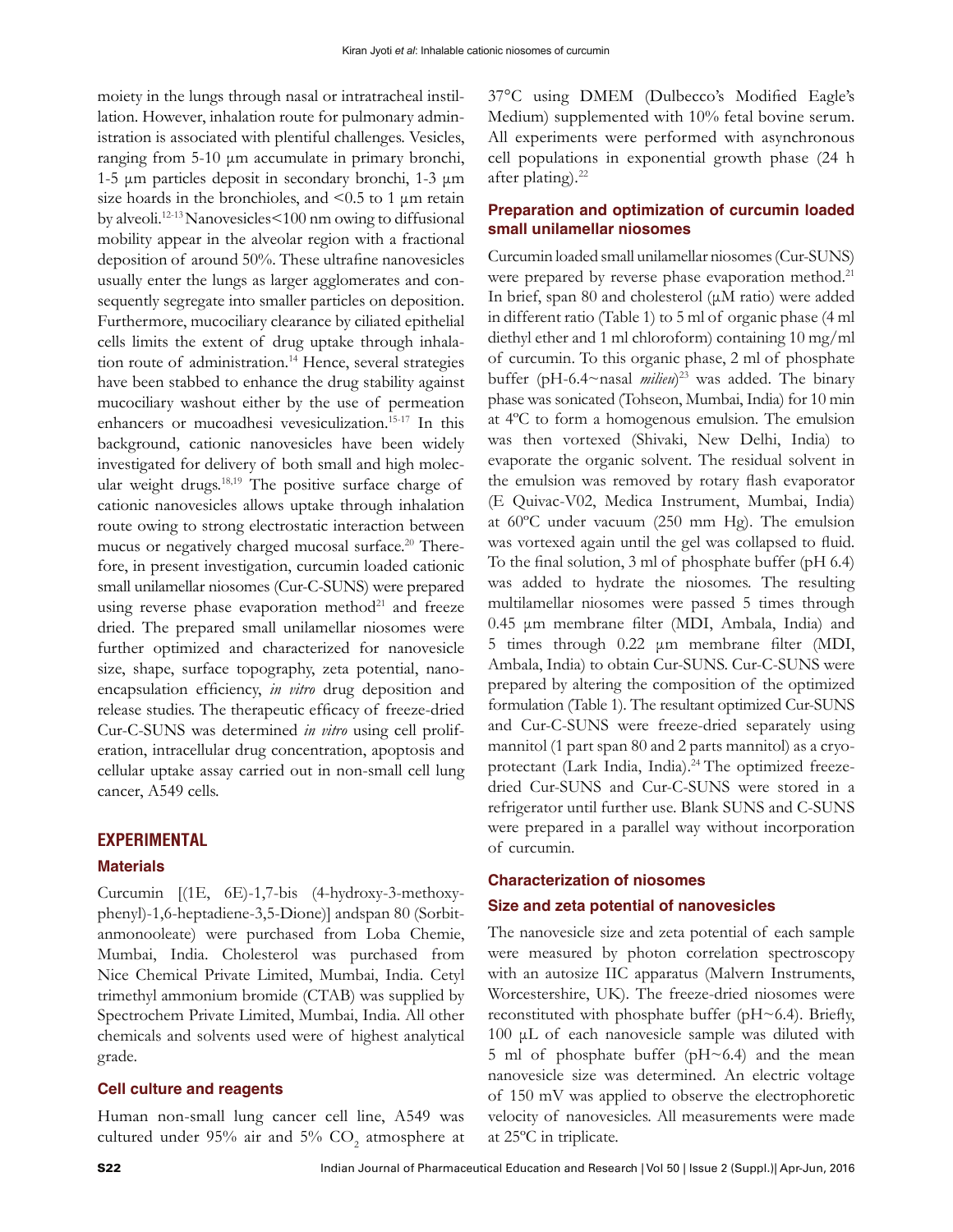#### **Transmission and scanning electron microscopy (TEM and SEM)**

The shape of nanovesicles was examined by Hitachi H 7500 transmission electron microscope at a voltage of 80 kV. The aqueous dispersion of the nanovesicles was drop-cast onto a carbon coated grid and stained with 1% phosphotungustic acid as a negative stain for niosomes. The grid was dried at room temperature before loading it into the microscope. The surface of freeze-dried niosomes was observed with the help of scanning electron microscope. A film of solid samples was prepared separately on aluminum stubs followed by coating with gold to a thickness of 200-500Å under an argon atmosphere. The gold coated samples were then scanned and visualized with SEM (LEO-430; Cambridge, UK).

#### **Nanoencapsulation efficiency**

The nanoencapsulation efficiency of each sample was determined by column chromatography technique.<sup>25</sup> In brief, 0.5 ml quantity of each sample was eluted with phosphate buffer ( $pH \sim 6.4$ ) through a sephadex G-50 minicolumn to separate the drug loaded nanovesicles from unentrapped drug. The column was spun at 10,000 rpm to elute out the niosomes in test tube. Subsequently, 0.5 ml of isopropyl alcohol was added to each eluted niosomal sample to disrupt the vesicles. The liberated curcumin was estimated at 450 nm by using an UV/Visible spectrophotometer (1800, Shimadzu, Kyoto, Japan).26 All measurements were made at 25ºC in triplicate. Nanoencapsulation efficiency (% N.E) was calculated according to Equation (1):

*% N.E=Amount of curcumin recovered/Amount of curcumin added* × *100 (1)*

#### *In vitro* **drug deposition study**

The respirable fine particle fraction of freeze dried niosomes was determined using a twin-stage impinge (TSI), apparatus, as specified in Indian Pharmacopoeia. The optimized freeze-dried Cur-SUNS and Cur-C-SUNS (Table 1) were reconstituted with normal saline and nebulized with the help of a nebulizer attached to the TSI by means of rubber collars. The vacuum pump was operated at 28 L/min. The fractions collected at each step were analyzed for curcumin at 450 nm by using a UV/Visible spectrophotometer (1800, Shimadzu, Kyoto, Japan). Fine particle fraction (FPF) is expressed as the ratio of the amount of drug recovered from the lower stage of the impinger to the sum of drug recovered from the capsule shells, the inhaler device and the upper and lower stages of the twin stage impinger.

#### *In vitro* **drug release**

The *in vitro* drug release of curcumin from customized nanoformulations was measured by dialysis technique.27 Briefly 2 ml of freeze-dried curcumin suspension (2.5 mg/2 ml), optimized freeze-dried Cur-SUNS (~2.5 mg of curcumin), and freeze-dried Cur-C-SUNS (~2.5 mg of curcumin) were filled separately in dialysis tubes (10 KDa, Sigma, USA). All dialysis tubes were then dipped separately in 300 ml of simulated nasal fluid (SNF, pH~6.4) and simulated lung fluid (SLF,  $pH \sim 7.2$ ),<sup>28</sup> respectively maintained at 37 $^{\circ}$ C. Dissolution mediums were stirred at 75 rpm, as recommended for dissolution testing of inhalable products.29 A 5 ml sample was withdrawn from each dissolution medium at different time intervals and replaced with fresh medium to maintain sink conditions. All samples were filtered separately through 0.22 μm membrane filters (MDI, Ambala, India) and absorbance were measured at 450 nm by using a UV-Visible spectrophotometer (1800, Shimadzu, Kyoto, Japan).<sup>26</sup> All measurements were carried out in triplicate.

#### **Therapeutic efficacy testing of curcumin loaded cationic small unilamellar niosomes** *In vitro* **cell proliferation assay**

## The A549, human non-small cell lung cancer cells were used to assess the cytotoxicity. 6×103 A549 cells per well were plated in 200 μL of DMEM medium and

incubated for 24 h. After the incubation period, serum DMEM was replaced with serum free-DMEM. Next day, cells were treated with a gradient concentration of 2 to 32 μM of freeze-dried curcumin suspension (suspended in phosphate buffer saline, pH~7.4 and diluted with DMEM), optimized freeze-dried Cur-SUNS (~2 to 32 μM of curcumin), freeze-dried Cur-C-SUNS (~2 to 32 μM of curcumin) and blank SUNS for 72 h. At the end of treatment, 5 mg/ml of MTT was added to each well and the plate was incubated at 37°C in dark for 4 h. The formazan product was dissolved by adding 100 μL of DMSO after removing the medium from each well. The absorbance was read at 560 nm taking 630 nm as the reference wavelength (Tecan, Mannedorf, Switzerland).<sup>30</sup>

#### **Determination of intracellular drug concentration**

The intracellular concentration of curcumin in A549 lung cancer cells was determined by high performance liquid chromatography (HPLC) assay.<sup>31,32</sup> Briefly,  $2 \times 10^5$ A549 cells were treated with  $\sim$ 5  $\mu$ M of freeze-dried curcumin suspension (PBS, pH~7.4), optimized freezedried Cur-SUNS (~5 μM of curcumin) and freeze-dried Cur-C-SUNS ( $\sim$ 5  $\mu$ M of curcumin) for 24 h. At the end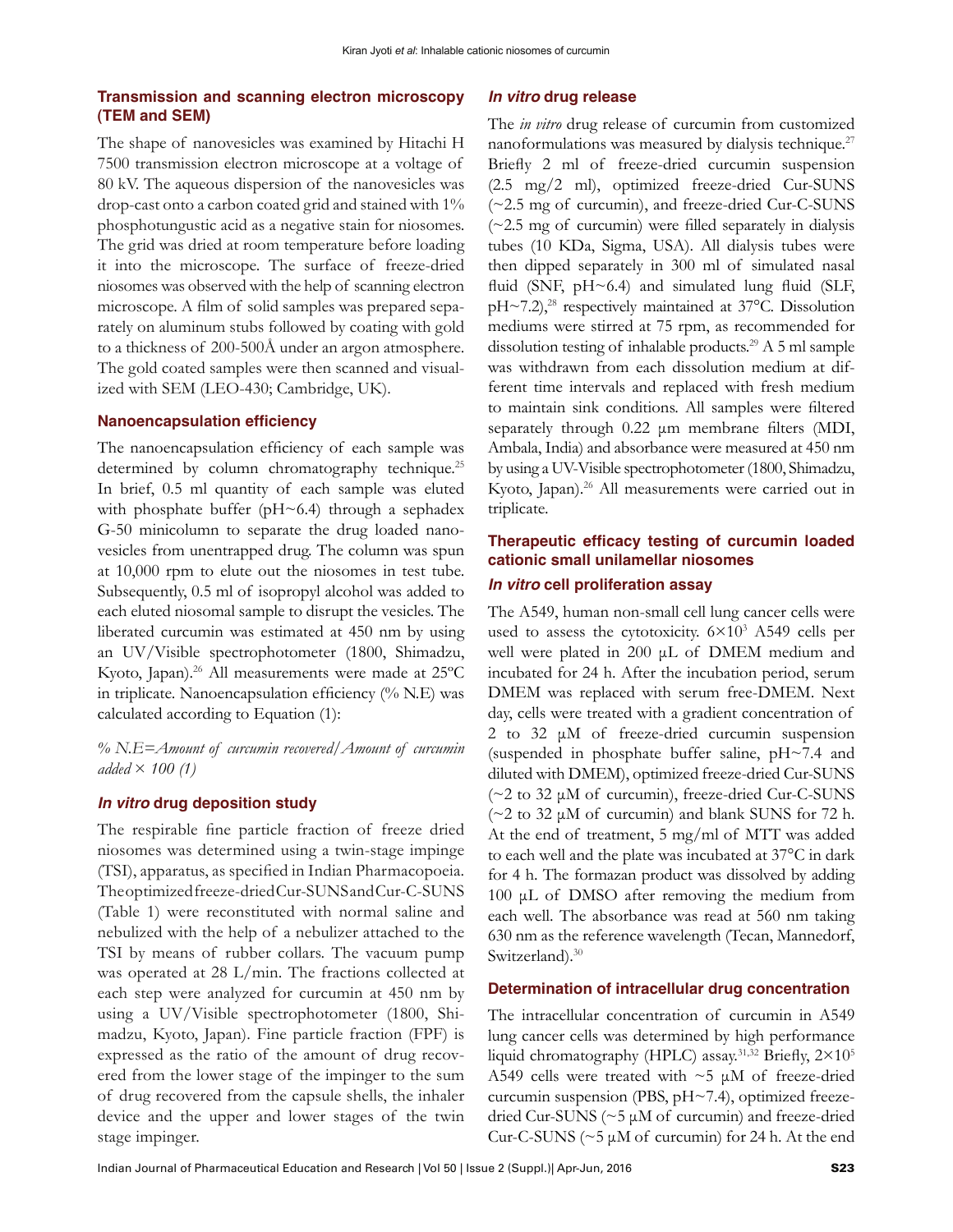| Table 1: Composition and optimization of curcumin loaded small unilamellar niosomes |                |                         |           |                 |                                          |                |                                    |
|-------------------------------------------------------------------------------------|----------------|-------------------------|-----------|-----------------|------------------------------------------|----------------|------------------------------------|
| <b>Formulation</b>                                                                  | Span 80        | <b>Cholesterol CTAB</b> |           |                 | Vesicle Size <sup>®</sup> Zeta-Potential |                | N.E <sup>a</sup> FPF% <sup>a</sup> |
| Code                                                                                | (Mu)           | $(\mu M)$               | $(\mu M)$ | (nM)            | (mV)                                     | (%)            |                                    |
| Cur-SUNS                                                                            | 9              | 1                       | $\Omega$  | $55.8 \pm 9.6$  | $-15.3 \pm 1.6$                          | $64.3 \pm 4.8$ |                                    |
| Cur-SUNS                                                                            | 8              | 2                       | $\Omega$  | $63.6 \pm 8.4$  | $-11.2 \pm 2.1$                          | $70.2 \pm 5.9$ |                                    |
| Cur-SUNS<br>(Optimized)                                                             | $\overline{7}$ | 3                       | $\Omega$  | $85.3 \pm 6.8$  | $-2.91 \pm 0.96$                         | $80.8 \pm 6.8$ | $45.3 \pm 2.1$                     |
| Cur-SUNS                                                                            | 6              | $\overline{4}$          | $\Omega$  | $76.9 \pm 4.9$  | $-2.12 \pm 0.80$                         | $72.3 \pm 4.8$ |                                    |
| Cur-SUNS                                                                            | 5              | 5                       | $\Omega$  | $71.8 \pm 8.6$  | $-1.98 \pm 0.24$                         | $65.4 \pm 3.7$ |                                    |
| Cur-C-SUNS                                                                          | $\overline{7}$ | $\mathcal{P}$           | 1         | $96.2 \pm 10.9$ | $+29.8 \pm 2.13$                         | $85.5 \pm 4.5$ | $47.3 \pm 2.1$                     |
| Cur-SUNS<br>(Freeze-dried)                                                          | 7              | 3                       | $\Omega$  | $112.8 \pm 7.2$ | $-3.02 \pm 0.64$                         | $78.8 \pm 4.5$ | $50.4 \pm 1.5$                     |
| Cur-C-SUNS<br>(Freeze-dried)                                                        | 7              | 2                       | 1         | $120.4 \pm 8.3$ | $+28.5 \pm 1.25$                         | $83.3 \pm 5.1$ | $51.3 \pm 1.9$                     |

*Note*: Cur-SUNS: Curcumin loaded small unilamellar niosomes, Cur-C-SUNS: Curcumin loaded cationic small unilamellar niosomes, CTAB: Cetyl trimethyl ammonium bromide; N.E: Nano encapsulation efficiency, FPF%: Percent fine particle fraction

*a* All measurements were taken in triplicate (n=3) at 25°C.

of treatment, DMEM was replaced with fresh medium and cells were cultured again for 24 h. After culturing, cells were washed with ice-cold PBS and harvested with 0.025% trypsin and 0.01% EDTA, respectively. Subsequently, treated cells were counted with a haemocytometer and lysed with buffer (Tris 100 mM, EDTA, 5 mM, NaCl 200 mM, SDS 0.2%, pH~8) for 4 h at 55ºC to form the homogenates. Protein precipitation was carried out by mixing 0.2 ml of homogenate with 0.6 ml of acetonitrile, which was vortexed (Remi, India) for 10 min followed by centrifugation at 5000 rpm (Thermo Scientific Corporation, USA) for 15 min at 4ºC. Supernatants of all samples were filtered separately through 0.22 μm membrane filter (MDI, Ambala, India) and stored at -20ºC until further analysis. The experiment was performed in triplicate.

The HPLC system was consisted of ELICO HP 464 pump from ELICO (Hyderabad, India) equipped with ELICO HD 469 UV-Vis detector. Chromatographic separation was achieved on a 5 μm particle size packed in reverse phase C18 column (4.6×150 mm). The mobile phase consisted of acetonitrile: 5% acetic acid  $(75:25\% \text{ v/v})$  and pH was adjusted to 3.0. Mobile phase was pumped through the column at the flow rate of 1.0 ml/min. The injection volume was 20 μL. Curcumin was analyzed at 254 nm.32

#### **Determination of extent of apoptosis**

The extent of apoptosis was determined by commercial fluorometric caspase-3 apoptosis assaykit.<sup>33</sup> In brief, 1×10<sup>5</sup> A549 cells were treated with ~5 μM of freezedried curcumin suspension (PBS, pH~7.4), optimized freeze-dried Cur-SUNS (~5 μM of curcumin) and

freeze-dried Cur-C20 SUNS (~5 μM of curcumin) for 48 h. At the end of treatment, cells were collected in a pellet form and resuspended in 50 μM of cell lysis buffer, followed by incubation on ice for 10 min. Subsequently, cells were centrifuged at 3000×*g* for 5 min, and the supernatant was transferred to a 96-wells microtitre plate. To this plate, 50  $\mu$ L of reaction buffer (50 mM/L) PIPES, pH~7.4, 10 mM/L EDTA, 0.5% CHAPS) containing 10 mM/L dithiothreitol and 5 μL of the respective substrate was added. The plate was incubated at room temperature for 1 h, and the fluorescence was measured in a fluorometer (exe~400 nm, ~emi 505 nm). The protein content was measured using Bradford assay method.<sup>34</sup> The experiment was performed in triplicate (n=3).

#### *In vitro* **quantitative and qualitative cellular uptake assay**

The A549 cells were cultured in Lab-Tek II Chamber Slide<sup>TM</sup> System (NalgeNune, USA) at a density of  $6 \times 10^3$ cells per chamber. Subsequently, optimized freezedried Cur-SUNS and freeze dried Cur-C-SUNS at the concentration ~2 to 32 μM of curcumin were added to phosphate buffer saline (PBS, pH~7.4) and diluted with DMEM to prepare the dosing solutions. Cells were rinsed thrice and pre-incubated with 1 ml of DMEM at 37ºC for 1 h. At last, 1 ml of the specified dosing solution was exchanged with DMEM, followed by incubation of the cells at 37ºC for 24 h. The experiment was ended up by washing the cells thrice with ice-cold PBS (pH~7.4) and lysed with 1 ml of 0.5% Triton X-100. Cells associated curcumin fluorescence was quantified by analyzing the cell lysate in a fluorometer (Spectra Fluor, Tecan, Switzerland, λexe~553 nm, λemi~574 nm).<sup>35</sup> The protein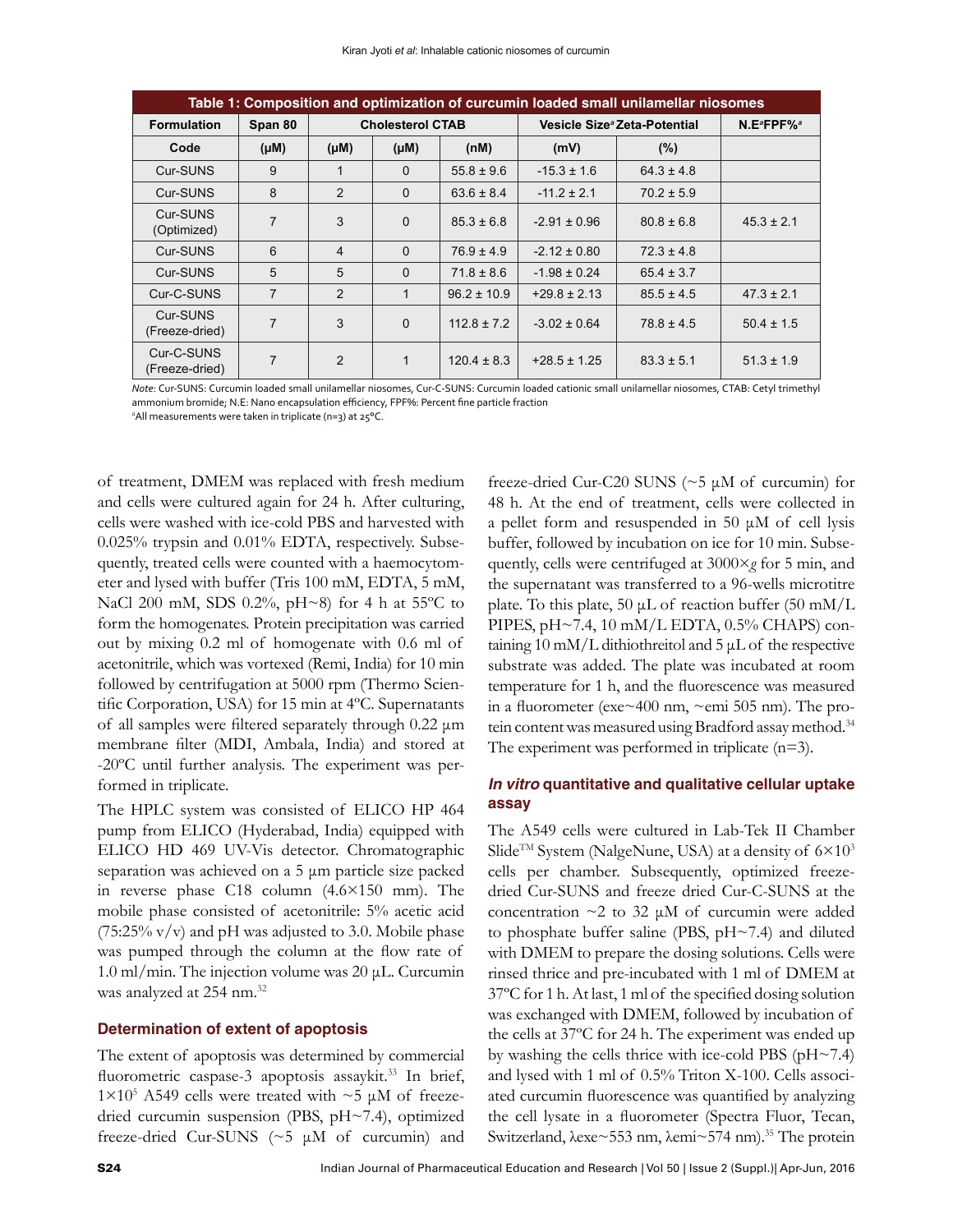content of the cell lysate was measured using Bradford assay method.<sup>34</sup> After treating the A549 cells with niosomes, the medium was removed and plates were washed thrice with sterile PBS (pH~7.4). Ultimately cells were fixed with 4% paraformaldehyde and individual cover slips were mounted on clean glass slides with fluoromount-G mounting medium (Southern Biotechnology, Birmingham, AL). The slides were viewed under confocal laser scanning microscope at  $\lambda$ exe~553 nm and  $\lambda$ emi~574 nm<sup>35</sup> to capture the images. DAPI (4,6-diamidino-2-phenylindole) was used for nucleus staining.

#### **Statistical analysis**

Results are expressed as mean  $\pm$  S.D (n=3). Graph 1 Pad Prism 4.0 software was used to calculate the significant difference between mean values using Unpaired't' test, one and two ANOVA tests. *P*<0.05 value was considered for significant difference.

#### **RESULTS AND DISCUSSION**

#### **Preparation and characterization of curcumin loaded cationic small unilamellar niosomes**

Oral and parenteral delivery of curcumin for the treatment of non-small cell lung cancer are suffered with extensive first pass metabolism and erratic bio-distribution resulting in low and variable bioavailability at the site of action.<sup>6,36</sup> Inhalation route is promising for delivery of nanotherapeutics in the treatment of non-small cell lung cancer.37,38 In this context, unilamellar vesicular drug delivery systems have been proven useful for deep lung deposition of chemotherapeutic drugs.<sup>39</sup> Small unilamellar nanovesicles  $\leq 0.1$   $\mu$ m are less susceptible to opsonization as compared to large vesicles (>0.1 μm) and thus exhibited longer circulating half life. Furthermore, in post-nebulization, small unilamellar vesicles were examined to be less leaky than large multilamellar vesicles.40 Hence, the preferred nanovesicle size for clinical application was optimized to be 50-200 nm in diameter.<sup>41</sup> Therefore, in present investigation, curcumin loaded small unilamellar niosomes (Cur-SUNS) and cationic small unilamellar niosomes (Cur-C-SUNS) were prepared by reverse phase evaporation method<sup>21</sup> with slight modification in solvent system. A mixture of diethyl ether and chloroform was used as the organic phase to solubilize the curcumin. Cetyltrimethyl ammonium bromide (CTAB) was included in the optimized Cur-SUNS (Table 1) to impart the cationic charge. CTAB is a biodegradable cationic surfactant which is highly implicated for transfection of nanotherapeutics in cancer cells.42,43 Furthermore, reverse phase evaporation

method, opted for preparation of niosomes is associated with high encapsulation efficiency of therapeutic molecules.44 Next,freeze-drying is a potential method to impart the long term stability to nanovesicles. In fact, freeze-drying prevents hydrolysis of the surfactant and thus ensures chemical and physical stability. Hence, optimized Cur-SUNS and Cur-C-SUNS were freeze dried using mannitol as a cryoprotectant. In addition, mannitol, being a mucolytic agent<sup>45</sup> increases the mucus clearance and protects the hydration and surface properties of nanovesicles. Next, Cur-SUNS and Cur-C-SUNS were characterized for vesicles size, zeta potential, and nanoencapsulation efficiency to optimize the nanoformulations for augmenting the cellular uptake in nonsmall cell lung cancer, A549 cells. The mean nanovesicle size of Cur-SUNS was increased significantly (One way ANOVA test, *P*<0.05) from 55.8  $\pm$  9.6 nm to 85.3  $\pm$ 6.8, as a function of cholesterol content (Table 1). This may be attributed to the critical cholesterol packing parameter,<sup>46</sup> which was reached to a plateau in 7:3 ratios. However, further enhancement in cholesterol content did not increase the nanovesicle size. Hence, optimum span 80: cholesterol ratio was investigated to be 7:3 μM with maximum percent nanoencapsulation efficiency of  $80.8 \pm 6.8\%$  and designated as optimized Cur-SUNS. The higher nanoencapsulation efficiency in optimized Cur-SUNS may be contributed to well pack bimolecular film formation. In addition, cholesterol is also known to abolish the gel to liquid phase transition of the niosomes, resulting in a less leaky structure.<sup>21</sup> The mean vesicle size of optimized Cur-SUNS (85.3  $\pm$  6.8 nm) was significantly (Unpaired'*t*' test, *P*<0.05) lesser than  $96.2 \pm 10.9$  nm of Cur-C-SUNS (Table 1). Alteration in optimized Cur-SUNS with CTAB greatly influenced the critical packing parameter of cholesterol and consequently changed the geometry of liquid crystalline state and enhanced the vesicle size. Moreover, owing to loosely held crystalline geometry, nanoencapsulation efficiency was also significantly (Unpaired'*t*' test, *P*>0.05) enhanced in Cur-C-SUNS (85.5  $\pm$  4.5%) as compared to Cur-SUNS (80.8  $\pm$  6.8%). The zeta potential of Cur-C-SUNS was measured to be  $+29.8 \pm 2.13$  mV that was significantly (Unpaired '*t*' test, *P*<0.05) higher than -2.91  $\pm$  0.96 mV of Cur-SUNS (Figure 1a-b and Table 1). However, there was no remarkable change in mean vesicle size, zeta potential and nanoencapsulation efficiency of optimized Cur-SUNS and Cur-C-SUNS after freeze drying (Table 1). This substantiated that mannitol retained the original attributes of niosomes upon reconstitution of freeze dried formulations in physiological medium. The shape and surface morphology of niosomes was visualized with TEM and SEM (Figure 1a-b).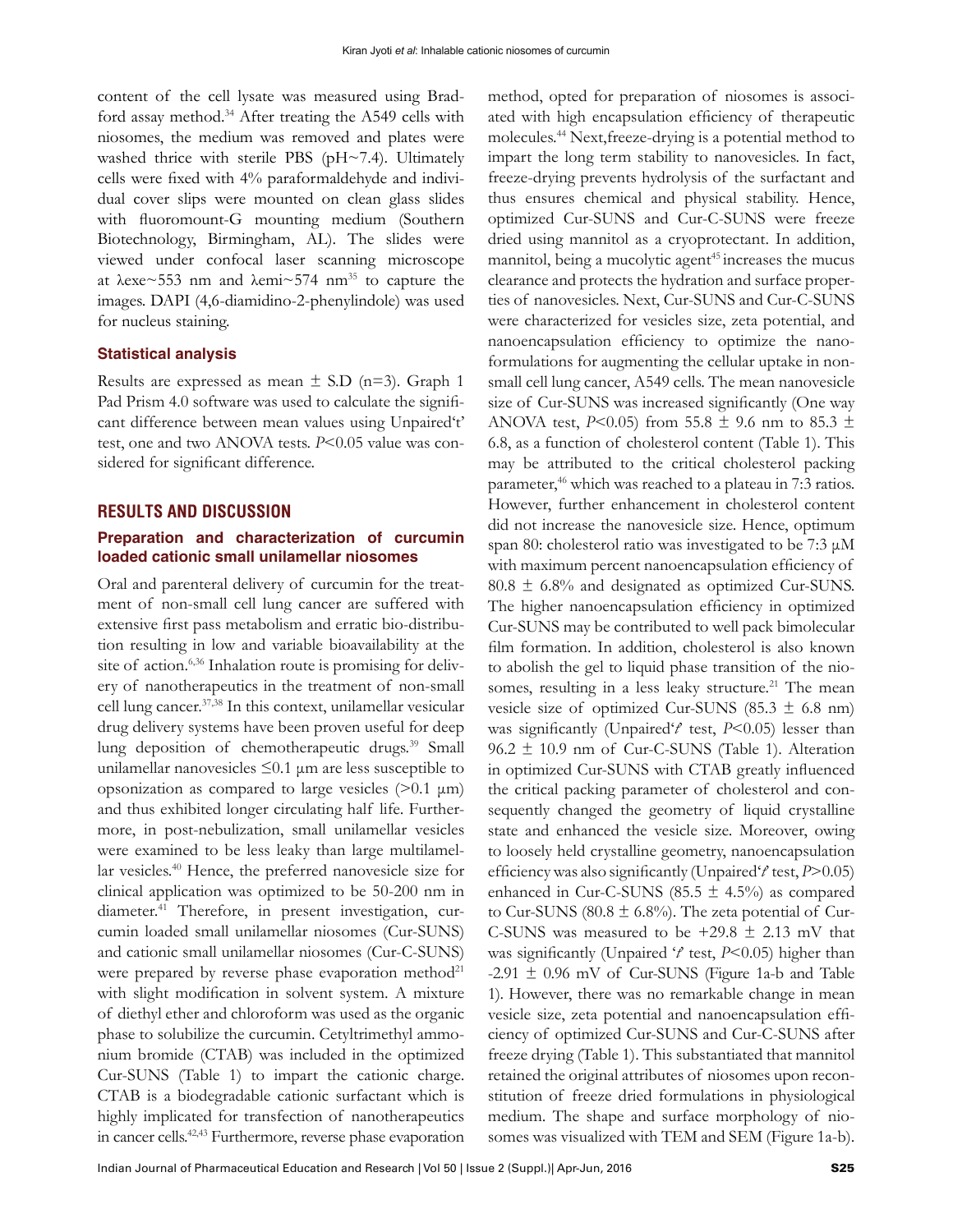The photomicrographs conferred sub nanometer resolution of both Cur-SUNS and Cur-C-SUNS before and after freeze-drying. Niosomal vesicles were appeared as spherical and unilamellar. Moreover, no structural deformation was observed after freeze drying thus promising the stability of respirable formulations. The FPF of both optimized Cur-SUNS and Cur-C-SUNS before and after freeze drying was ranged around 50%, indicating good respirable properties (Table 1). Previous literature review indicated that pulmonary administration of cationic nanovesicles elicited dose-dependent toxicity and inflammation at the site of action.<sup>47,48</sup> Hence, it is necessary to keep the concentration of cationic surfactant below toxic level, while designing the nanoformulation. Our data indicated that freeze-dried Cur-C-SUNS is a stable, reproducible nanoformulation and may be a good candidate for testing the therapeutic efficacy against A549, non-small cell lung cancer cells. A549 cell line represents the alveolar type II pulmonary epithelial cells which has endocytic ability and exhibits the expression of cytochrome P450.<sup>49</sup> Hence A549 cell line is an ideal model to investigate the mechanism of uptake of drug delivery systems, intended for alveolar pulmonary epithelium.

#### *In vitro* **drug release**

*In vitro* release of curcumin form nanoformulations was measured using dialysis membrane technique.<sup>27</sup> The percent release of curcumin from freeze-dried curcumin suspension, optimized freeze-dried Cur-SUNS and freezedried Cur-C-SUNS was measured to be  $10.1 \pm 1.9$ %, 22.5  $\pm$  2.1% and 30.1  $\pm$  4.5%, respectively in SNF (pH~6.4) in 3 h (Figure 2a). Continuation to this, freeze-dried curcumin suspension, optimized freeze-dried Cur-C-SUNS and freeze-dried Cur-SUNS released significantly (Oneway ANOVA, *P*<0.05) higher 16.1 ± 2.4%, 94.3 ± 2.5% and 87.4  $\pm$  1.2% of curcumin in SLF (pH~7.2) in 72 h in comparison to SNF (pH~6.4) (Figure 2b). Hence, curcumin exhibits different dissolution profile at pH 6.4 and pH 7.2. This may be contributed to the fact that curcumin exhibits pH dependent solubility and highly soluble at alkaline pH.<sup>50</sup> Hence, suppression of release rate from curcumin suspension was noticed at both nasal and lungs pH owing to low solubility and high lipophilicity.4 On the other hand, release rate was improved from both freeze dried Cur-SUNS and Cur-C-SUNS due to amorphization of nanovesicles that ultimately enhanced the solubility and release rate.<sup>51</sup> Moreover, it is also documented that freeze drying is good technique to improve the long term stability of colloidal nanovesicles.<sup>52</sup> Hence, freeze-dried Cur-C-SUNS may be suitable for inhalation route of administration.

#### **Cur-C-SUNS potentially inhibited A549 cell proliferation**

The freeze-dried Cur-C-SUNS inhibited the A549 lung cancer cells proliferation at the IC<sub>50</sub> of 3.1  $\mu$ M, significantly (One way ANOVA test, *P*<0.05) lower than 7.5 μM of optimized freeze-dried Cur-SUNS and <32 μM of freeze-dried curcumin suspension (Figure 3a). Although cationic charge appears to enhance the efficacy of cellular imaging, gene delivery, and drug delivery, a higher cytotoxicity of such delivery systems has been reported.<sup>53</sup> Cationic NPs promotes more impactful disruption of plasma-membrane integrity, stronger mitochondrial and lysosomal damage than negatively charged nanovesicles.54,55 Hence, Cur-C-SUNS owing to strong electrostatic interaction with negatively charged cell membrane of cancer cells<sup>56</sup> promoted the diffusion of curcumin to a higher extent as compared to Cur-SUNS. In contrast, curcumin suspension did not endorse the transportation of drug across the cellular membrane due to flocculation.<sup>57</sup> Blank SUNS did not induce any toxicity in A549 lung cancer cells (Data not shown).

#### **Cur-C-SUNS augmented intracellular drug concentration in A549 cells**

Consistently, freeze-dried Cur-C-SUNS induced significantly (One-way ANOVA test, *P*<0.05) higher concentration,  $14.3 \pm 2.1$  μg in A549 cells, as compared to 9.5  $\pm$  1.5 μg by optimized freeze dried Cur-SUNS and negligible amount,  $1.3 \pm 0.2$  µg by freeze-dried curcumin suspension (Figure 3b). This could be credited to higher intracellular penetration of cationic nanovesicles in A549 lung cancer cells. The lipid bilayer architecture of the cell membrane along with integrated proteins separates cell from their external *milieu*. Hence, cationic nanovesicles penetrated the negatively charged surface of cancer cells and endocytosed by cell membrane transport machinery, such as non-receptor mediated endocytosis mechanism more efficiently than anionic or neutral vesicles.<sup>58</sup>

#### **Cur-C-SUNS exhibited enhanced degree of apoptosis**

The extent of apoptosis was measured by Caspase-3 cleavage and expressed in terms of mean fluorescence intensity. The freeze-dried Cur-C-SUNS induced significantly (One-way ANOV test, *P*<0.05) a greater degree of apoptosis as compared to optimized freezedried Cur-SUNS and freeze-dried curcumin suspension (Figure 3c). The greater degree of apoptosis induced by freeze dried Cur-C-SUNS may be attributed to augmentation of intracellular drug concentration in A549 cells. Blank SUNS and C-SUNS did not initiate the apoptosis remarkably in A549 cells.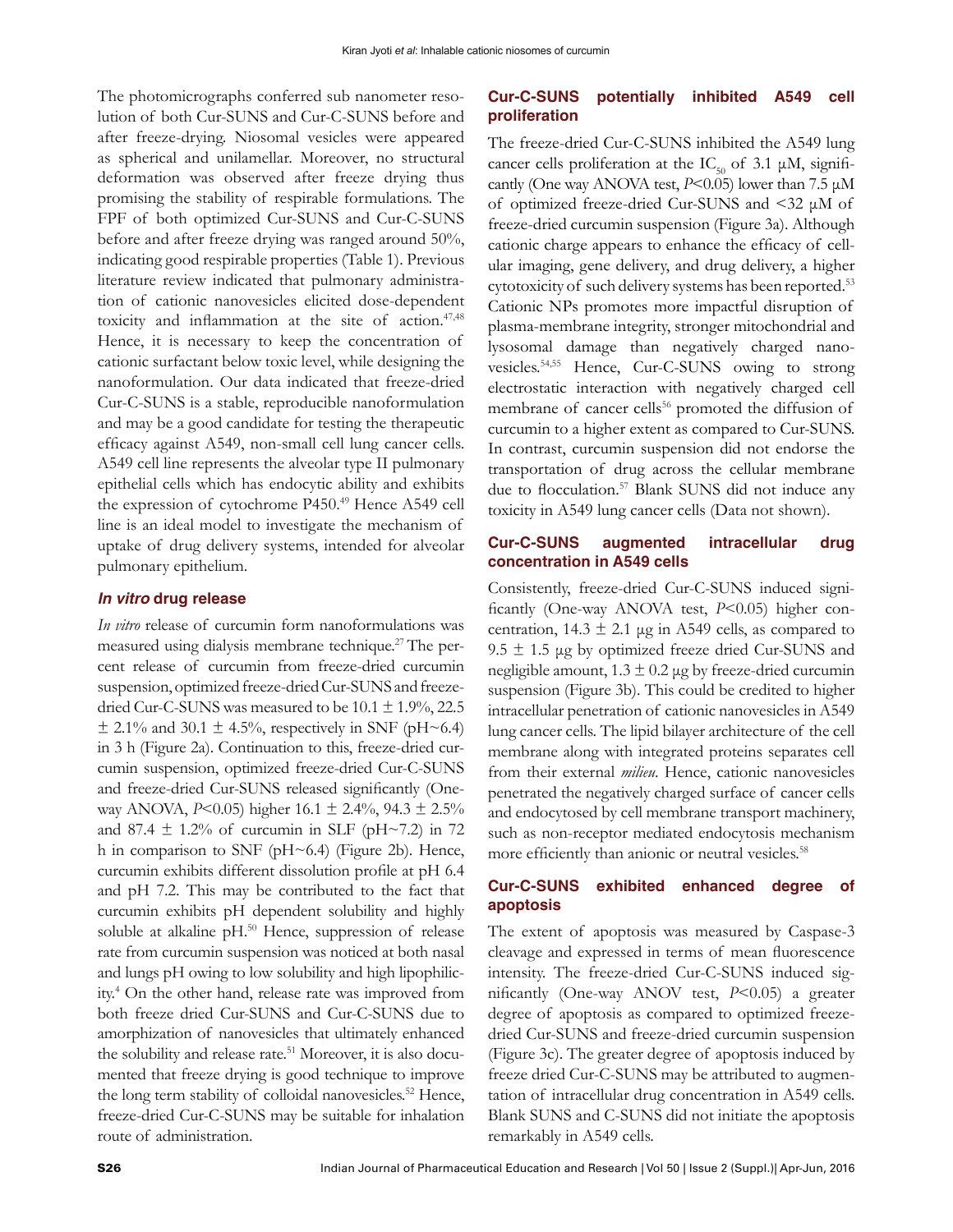

**Figure 1: Nanovesicle size, zeta potential, transmission and scanning electron microscopy of A) Optimized curcumin loaded small unilamellar niosomes, Cur-SUNS and; B) Curcumin loaded cationic small unilamellar niosomes, Cur-C-SUNS. The mean nanovesicle size and zeta potential of Cur-SUNS before freeze drying were measured to be 85.3 ± 6.8 nm/-2.91 ± 0.96 mV significantly (Unpaired 't' test, P<0.05) lower than 96.2 ± 10.9 nm/+29.8 ± 2.13 mV of Cur-C-SUNS. Scale bar~100 nm (TEM). Scanning electron microscopy was performed for freeze-dried niosomes at scale bar~200 nm.** 

Each experiment was performed in triplicate.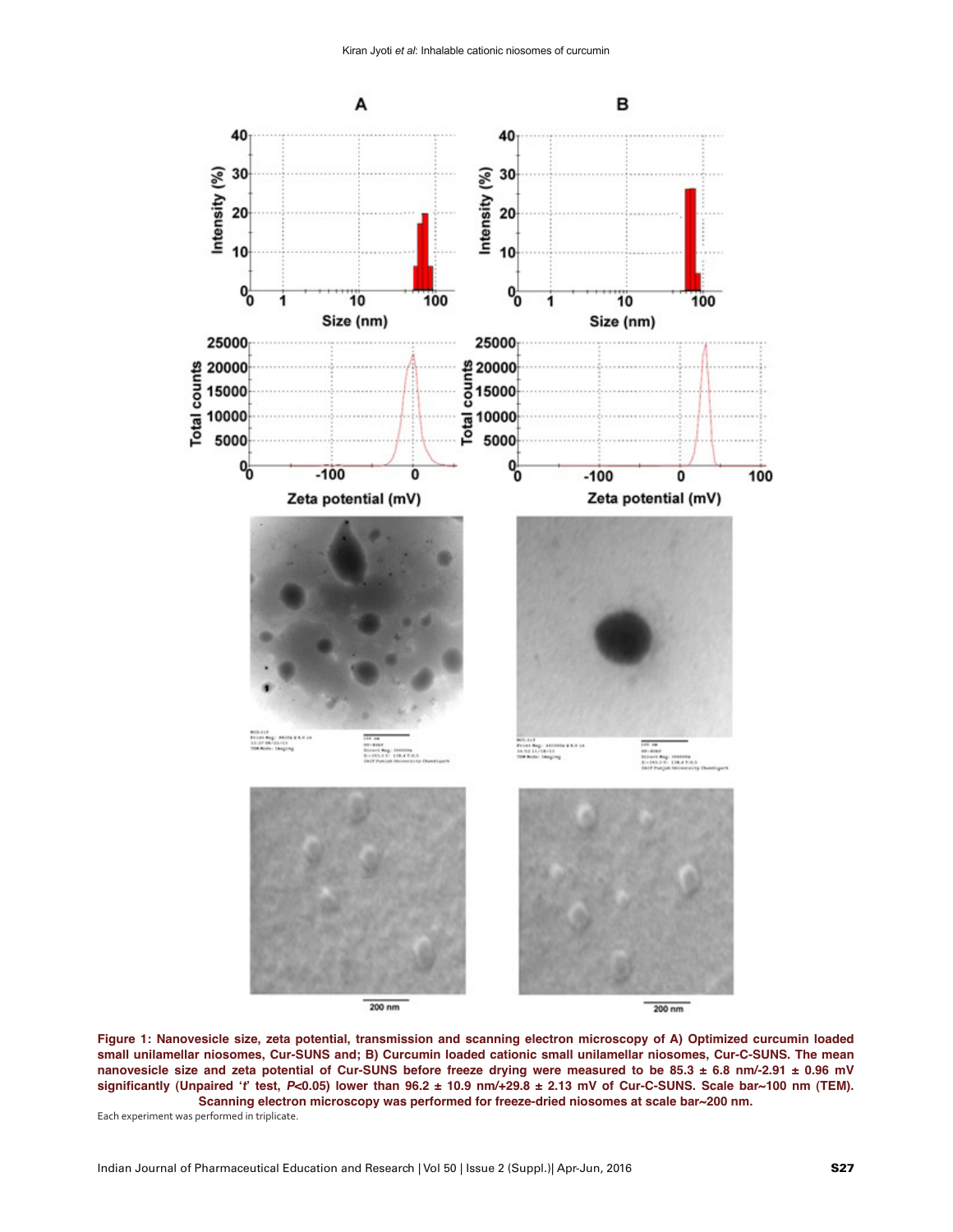

**Figure 2: In vitro release of curumin from niosomes in A) Simulated nasal fluid (SNF, pH~6.4), and; B) Simulated lung fluid (SLF, pH~7.4). The percent release of curcumin from freezedried curcumin suspension, optimized freeze-dried Cur-SUNS and freeze-dried Cur-C-SUNS was measured to be 10.1 ± 1.9%, 22.5 ± 2.1% and 30.1 ± 4.5%, respectively in SNF (pH~6.4) in 3 h. Furthermore, freeze-dried curcumin suspension, optimized freeze-dried Cur-C-SUNS and freeze dried Cur-SUNS released significantly (One-way ANOVA, P<0.05) higher 16.1 ± 2.4%, 94.3 ± 2.5% and 87.4 ± 1.2% of curcumin in SLF (pH~7.2) in 72 h in comparison to SNF (pH~6.4).**

Each experiment was performed in triplicate.

#### **Cur-C-SUNS and Cur-SUNS exhibited concentration dependent cellular uptake**

The quantitative cellular uptake in A549 cells indicated the concentration dependent internalization of both freeze-dried Cur-C-SUNS and optimized freeze-dried Cur-SUNS, as measured by fluorometry. Cur-C-SUNS exhibited significantly (Unpaired' $t'$  test) higher 56.3  $\pm$ 2.4% of cellular uptake, as compared to 44.1  $\pm$  4.8% by Cur-SUNS (Figure 4a). Moreover, a representative confocal laser scanning microscope (CLSM) image showed that freeze-dried Cur-C-SUNS were internalized more intensely as compared to optimized freeze-dried Cur-SUNS by A549 cells (Figure 4b). We propose that Cur-C-SUNS might be internalized due to surface interaction of negatively charged plasma membrane of A549 cells and positively charged cationic nanovesicles via clevaloe mediated/independent endocytosis thus randomly distributed in the cytoplasm by endosomallysosomal escape mechanism. In addition, particle size of cationic nanovesicles also played a crucial role in recognition and internalization, as it is reported that



**Figure 3: A) In vitro cell proliferation assay performed in A549,**  non-small cell lung cancer cells. The IC<sub>50</sub> was observed to be **in following order: 3.1 μM>7.5 μM and <32.0 μM for freeze-dried Cur-C-SUNS, optimized freeze-dried Cur-SUNS and freezedried curcumin suspension, respectively; B) Intracellular drug concentration was measured to be 14.3 ± 2.1μg, 9.5 ± 1.5 μg and 1.3 ± 0.2 μg/mg of protein, respectively for freeze-dried Cur-C-SUNS, optimized freeze-dried Cur-SUNS and freezedried curcumin suspension in A549 cells and; C) Extent of apoptosis expressed in terms of caspase-3 cleavage (arbitrary units). Higher degree of apoptosis was induced by freeze-dried Cur-C-SUNS followed by optimized freeze-dried Cur-SUNS and freeze dried curcumin suspension.**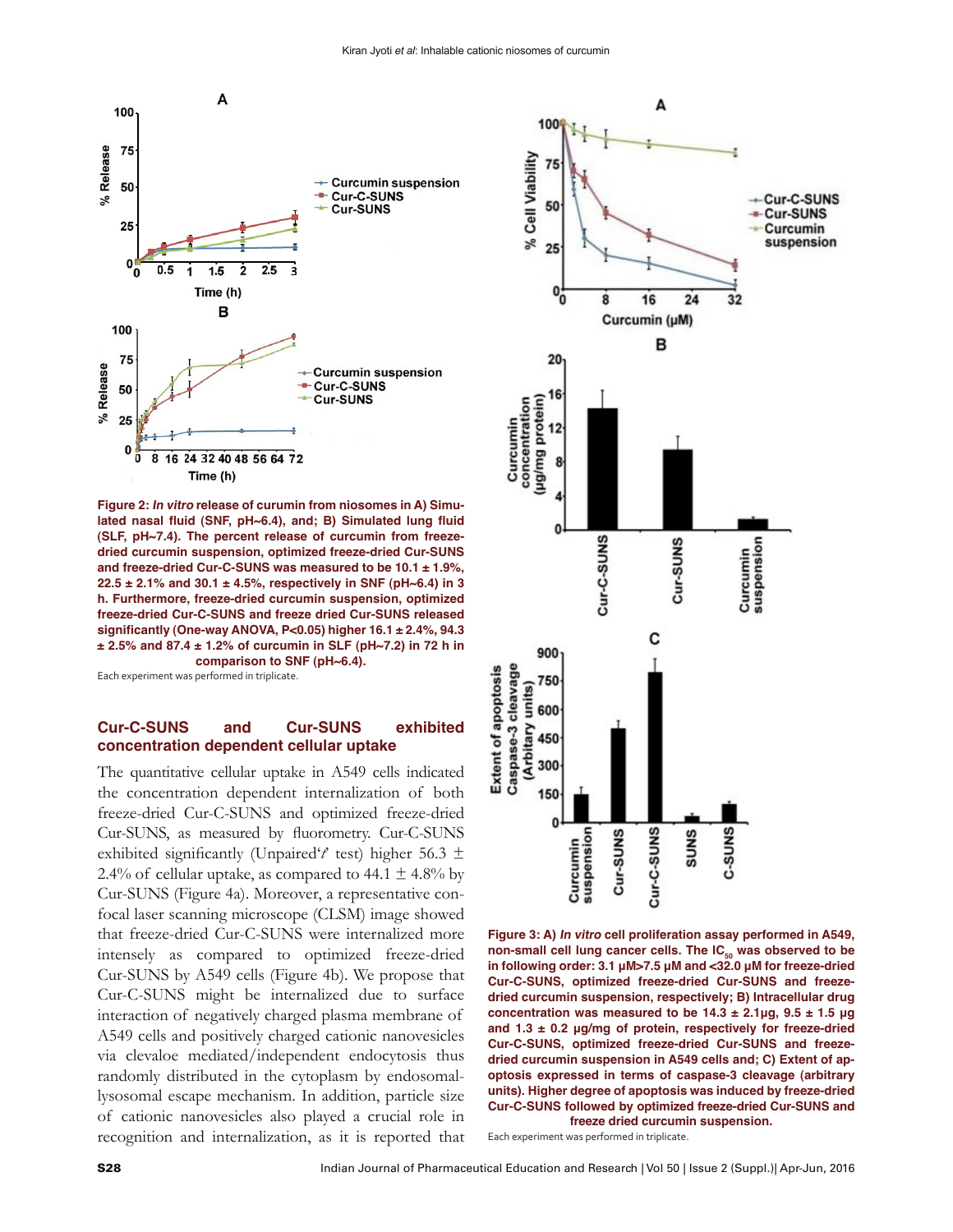



**Figure 4: Cellular uptake assay expressed quantitatively as A) Mean fluorescence intensity vis-à-vis freeze dried curcuin loaded niosomes; % cellular uptake vis-à-vis freeze dried curcumin loaded niosomes. Freeze-dried Cur-C-SUNS exhibited significantly (Unpaired't' test) higher 56.3 ± 2.4% of cellular uptake, as compared to 44.1 ± 4.8% by optimized freeze-dried Cur-SUNS and; B) Confocal laser scanning microscopy (CLSM) of cellular uptake of optimized freeze-dried Cur-SUNS and freeze-dried Cur-C-SUNS in A549, non-small cell lung cancer cells. DAPI was used for nucleus staining.**

Each experiment was performed in triplicate.

particles up to 500 nm sizes were taken up by A549 cells more efficiently than particles of  $10 \mu m$ .<sup>53,59</sup> In addition, the *in vitro* assays demonstrated that cationic nanovesicles may be a safe and efficacious inhalable dosage form for *in vivo* delivery of chemotherapeutic moiety. Moreover, inhalable carrier delivery device must aerosolize the drug in the appropriate particle size distribution and concentration to ensure optimal deposition and dose in the desired region of the lung.

#### **CONCLUSION**

Our studies displayed that nanoformulation, Cur-C-SUNS bear suitable nanovesicle size for inhalation with good drug entrapment efficiency. The *in vitro* release studies from freeze-dried Cur-C-SUNS demonstrated that curcumin was released in a sustained release manner over a prolonged period. Intracellular uptake and cell viability assays also demonstrated efficient internalization and significant cytotoxicity in A549 non-small cell lung cancer cells. In conclusion, freeze-dried Cur-C-SUNS intended for inhalation route of administration are capable to deliver high therapeutic concentration of curcumin over a prolonged period in physiological *milieu*  of lungs. Thus, freeze-dried Cur-C-SUNS may be a

promising inhalable nanomedicine and warrant further in-depth *in vitro* and *in vivo* investigations to scale-up the technology for clinical translation.

#### **ACKNOWLEDGEMENT**

We are highly thankful to the Management of Chandigarh College of Pharmacy for providing financial assistance to carry out this research work.

#### **CONFLICT OF INTEREST**

There is no conflicts of interest.

#### **REFERENCES**

- Abusnina A, Keravis T, Yougbaré I, Bronner C, Lugnier C. Anti-proliferative effect of curcumin on melanoma cells is mediated by PDE1A inhibition that regulates the epigenetic integrator UHRF1. Mol Nutr Food Res. 2011;55(11):1677-89.
- 2. Wu SH, Hang LW, Yang JS, Chen HY, Lin HY, Chiang JH. Curcumin induces apoptosis in human non-small cell lung cancer NCI-H460 cells through ER stress and caspase cascade-and mitochondria-dependent pathways. Anticancer Res. 2010;30(6):2125-34.
- 3. Han SS, Chung ST, Robertson DA, Ranjan D, Bondada S. Curcumin causes the growth arrest and apoptosis of B cell lymphoma by down regulation of egr-1, C-myc, Bcl-X(l), NF-κB, and p53. Clin. Immunol. 1999;93(2):152-61.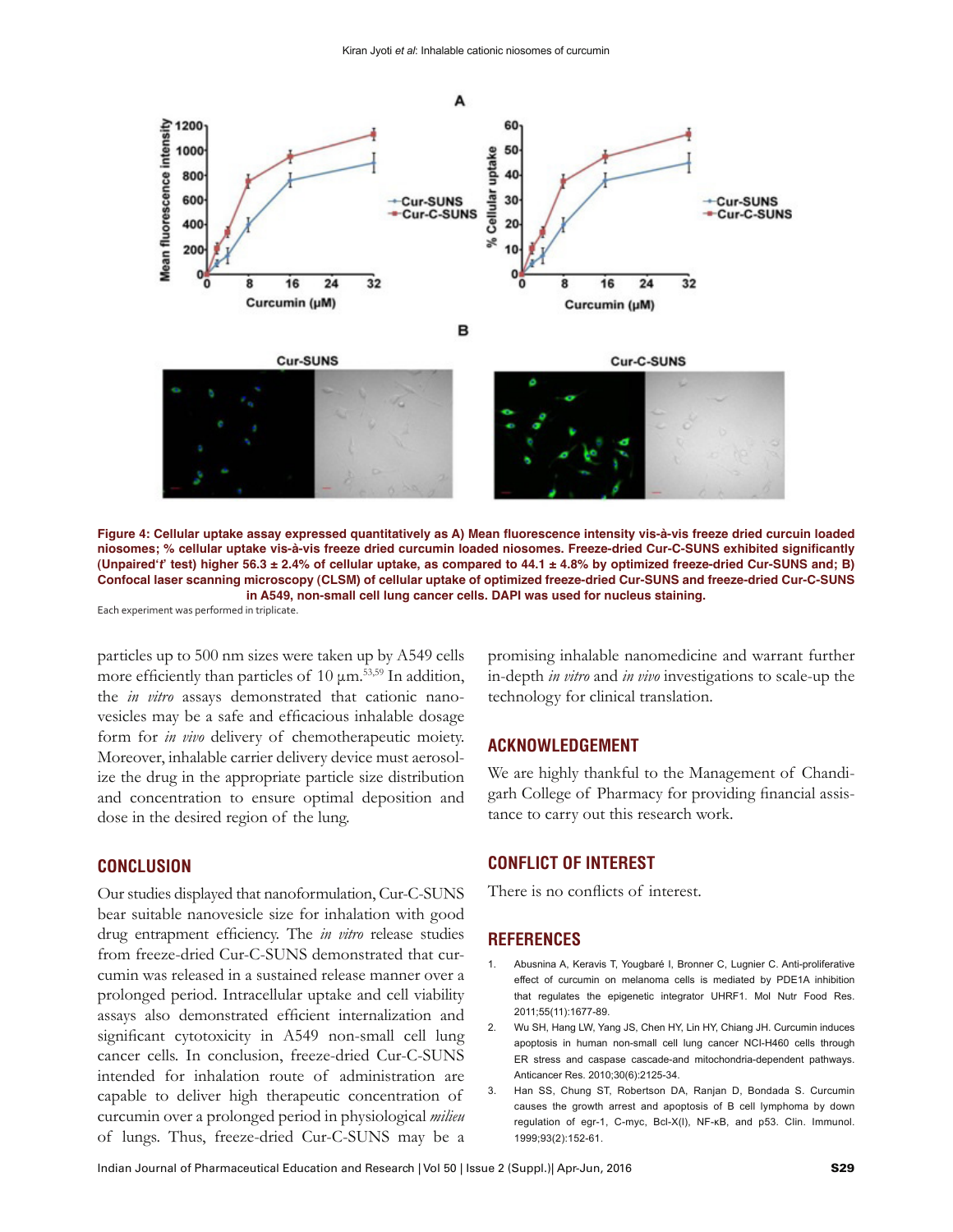- Sood S, Jain K, Gowthamarajan K. Optimization of curcumin nanoemulsion for intranasal delivery using design of experiment and its toxicity assessment. Colloids Surf. B: Biointerface. 2014;113(1):330-7.
- 5. Morimoto T, Sunagawa Y, Katanasaka Y, Hirano S, Namiki M, Watanabe Y. Drinkable preparation of theracurmin exhibits high absorption efficiency-a single dose, double blind, 4-way crossover study. Biol Pharm Bull. 2013;36(11):1708-14.
- 6. Heger M, van Golen RF, Broekgaarden M, Michel MC. The molecular basis for the pharmacokinetics and pharmacodynamics of curcumin and its metabolites in relation to cancer. Pharmacol Rev. 2013;66(1):222-307.
- 7. Hohenegger M. Novel and current treatment concepts using pulmonary drug delivery. Current Pharm Des. 2010;16(22):2484-92.
- 8. Goel A, Baboota S, Sahni JK, Ali J. Exploring targeted pulmonary delivery for treatment of lung cancer. Int J Pharm. Invest. 2013;3(1):8-14.
- 9. Hajos F, Stark B, Hensler S, Prassl R, Mosgoeller W. Inhalable liposomal formulation for vasoactive intestinal peptide. Int J Pharm. 2008;357(1):286-94.
- 10. Priprem A, Limphirat W, Limsitthichaikoon S, Johns JR, Mahakunakorn P. Intranasal delivery of nanosized melatonin-encapsulated niosomes in rat. Sci Reports. 2012;1(4):232-7.
- 11. Rogerson A, Cummings J, Florence AT. Adriamycin loaded niosomes: drug entrapment, stability and release. J Microencapsul. 1987;4(4):321-8.
- 12. Smola M, Vandamme T, Sokolowski A. Nanocarriers as pulmonary drug delivery systems to treat and to diagnose respiratory and non respiratory diseases. Int J Nanomedicine. 2008;3(1):1-19.
- 13. Yang W, Peters JI, Williams RO. Inhaled nanoparticles: a current review. Int. J. Pharm. 2008;356(1):239-47.
- 14. Ozsoy Y, Gungor S. Nasal route: an alternative approach for antiemetic drug delivery. Expert Opin Drug Deliv. 2011;8(11):1439-53.
- 15. Patil SB, Sawant KK. Development, optimization and *in vitro* evaluation of alginate mucoadhesive microspheres of carvedilol for nasal delivery. J. Microencapsul. 2009;26(5):432-43.
- 16. Zaru M, Mourtas S, Klepetsanis P, Fadda AM, Antimisiaris SG. Liposomes for drug delivery to the lungs by nebulization. Eur J Pharm. Biopharm. 2007;67(3):655-66.
- 17. vanRijt SH, Bein T, Meiners S. Medical nanoparticles for next generation drug delivery to the lungs. Eur Res J. 2014;44(3):765-74.
- 18. Bai S, Gupta V, Ahsan F. Cationic liposomes as carriers for aerosolized formulations of an anionic drug: safety and efficacy study. Eur J Pharm. Sci. 2009;38(2):165-71.
- 19. Rosada RS, de la Torre LG, Frantz FG, Trombone AP, Zárate-Bladés CR, Fonseca DM *et al*. Protection against tuberculosis by a single intranasal administration of DNA-hsp65 vaccine complexed with cationic liposomes. BMC Immunol. 2008;9(1):38-51.
- 20. Junginger HE. Drug targeting and delivery: concept in dosage form design: Ellis Horwood Limited West Sussex England; Published; 1992;227.
- 21. Madan J, Kaushik D, Sardana S, Mishra D. Effect of ciprofloxacin and chloramphenicol on humoral immune response elicited by bovine albumin encapsulated in niosomes. Acta Pharm Sinica. 2007;42(8):905-10.
- 22. Zhang P, Gao WY, Turner S, Ducatman BS. Gleevec (ST 1 I-571) inhibits lung cancer cell growth (A549) and potentiates the cisplatin effect *in vitro*. Mol Cancer. 2003;2(1):1-9.
- 23. Aikawa K, Matsumoto K, Uda H, Tanaka S, Shimamura H, Aramaki Y *et al*. Prolonged release of drug from o/w emulsion and residence in rat nasal cavity. Pharm Dev Technol. 1998;3(4):461-9.
- 24. Lu D, Hickey AJ. Liposomal dry powders as aerosols for pulmonary delivery of proteins. AAPS Pharm Sci Tech. 2005;6(4):E641-8.
- 25. Fry DW, White JC, Goldman ID. Rapid separation of low molecular weight solutes from liposomes without dilution. Anal Biochem. 1978;90(2):809-15.
- 26. Ucisik MH, Küpcü S, Schuster B, Sleytr UB. Characterization of Curcu Emulsomes: nanoformulation for enhanced solubility and delivery of curcumin. J Nanobiotechnol. 2013;11(1):37-49.
- 27. Kamboj S, Saini V, Bala S. Formulation and characterization of drug loaded nonionic surfactant vesicles (niosomes) for oral bioavailability enhancement. The Scientific World J. 2014;8 Article ID 959741.
- 28. Gray JE, Plumlee GS, Morman SA, Higueras PL, Crock JG, Lowers HA. *In vitro* studies evaluating leaching of mercury from mine waste calcine using simulated human body fluids. Environ Sci Technol. 2010;44(12):4782-8.
- 29. Riley T, Christopher D, Arp J, Casazza A, Colombani A, Cooper A *et al*. Challenges with developing *in vitro* dissolution tests for orally inhaled products (OIPs). AAPS Pharm Sci Tech. 2012;13(3):978-9.
- 30. Mosmann T. Rapid colorimetric assay for cellular growth and survival: application to proliferation and cytotoxicity assays. J Immunol Methods. 1983;65(1):55-63.
- 31. Saini J, Bansal V, Chandra A, Madan J, Jain UK, Chandra R. Bleomycinsulphate loaded nanostructured lipid particles augment oral bioavailability, cytotoxicity and apoptosis in cervical cancer cells. Colloids Surf B: Biointerface. 2014;118(1):101-10.
- 32. Li J, Jiang Y, Wen J, Fan G, Wu Y, Zhang C. A rapid and simple HPLC method for the determination of curcumin in rat plasma: assay development, validation and application to a pharmacokinetic study of curcumin liposome. Biomed Chromatograph. 2009;23(11):1201-7.
- 33. Sharma AK, Rohrer B. Calcium-induced calpain mediates apoptosis via caspase-3 in a mouse photoreceptor cell line. J Biol Chem. 2004;279(34):35564-72.
- 34. Bradford M. A rapid and sensitive method for the quantitation of microgram quantities of protein utilizing the principle of protein-dye binding. Anal Biochem. 1976;72(1):248-54.
- 35. Saengkrit N, Saesoo S, Srinuanchai W, Phunpee S, Ruktanonchai UR. Influence of curcumin-loaded cationic liposome on anticancer activity for cervical cancer therapy. Colloids Surf B: Biointerface. 2014;114(1):349-56.
- 36. Liversidge EM, Liversidge GG. Nanosizing for oral and parenteral drug delivery: a perspective on formulating poorly-water soluble compounds using wet media milling technology. Adv Drug Deliv Rev. 2011;63(6):427-40.
- 37. Zarogoulidis P, Chatzaki E, Porpodis K, Domvri K, Hohenforst-Schmidt W, Goldberg EP, *et al*. Inhaled chemotherapy in lung cancer: future concept of nanomedicine. Int J Nanomedicine. 2012;7(1):1551-72.
- 38. Mukerjee A, Vishwanatha JK. Formulation, characterization and evaluation of curcumin loaded PLGA nanospheres for cancer therapy. Anticancer Res. 2009;29(10):3867-75.
- 39. Merlin JL. Encapsulation of doxorubicin in thermosensitive small unilamellar vesicle liposomes. Eur J Cancer. 1991;27(8):1026-30.
- 40. Niven RW, Speer M, Schreier H. Nebulization of liposomes. II. The effects of size and modeling of solute release profiles. Pharm Res. 1991;8(2):217-21.
- 41. Allen TM. Liposomal drug formulations. Rationale for development and what we can expect for the future. Drugs. 1998;56(5):747-56.
- 42. Menon JU, Jadeja P, Tambe P, Vu K, Yuan B, Nguyen KT. Nanomaterials for photo-based diagnostic and therapeutic applications. Theranostics. 2013;3(3):152-66.
- 43. Kenya K, Jinjian W, Ryo I, Kuniharu I, Kenichi N. Surface engineering of nanoparticles for therapeutic applications. Polymer J. 2014;46(8):460-8.
- 44. Szoka F, Papahadjopoulos D. Procedure for preparation of liposomes with large internal aqueous space and high capture by reverse-phase evaporation. Proc Natl Acad Sci. USA. 1978;75(9):4194-8.
- 45. Daviskas E, Anderson SD, Brannan JD, Chan HK, Eberl S, Bautovich G. Inhalation of dry powder mannitol increases mucociliary clearance. Eur Respir J. 1997;10(11):2449-54.
- 46. Liang X, Mao G, Ng KY. Mechanical properties and stability measurement of cholesterol containing liposome on mica by atomic force microscopy. J Colloid Interface Sci. 2004; 278(1):53-62.
- 47. De Fougerolles AR. Delivery vehicles for small interfering RNA *in vivo*. Hum. Gene Ther. 2008;19(2):125-32.
- 48. Dokka S, Toledo D, Shi X, Castranova V, Rojanasakul Y. Oxygen radicalmediated pulmonary toxicity induced by some cationic liposomes. Pharm Res. 2000;17(5):521-5.
- 49. Foster KA, Oster CG, Mayer MM, Avery ML, Audus KL. Characterization of the A549 cell line as a type II pulmonary epithelial cell model for drug metabolism. Exp Cell Res. 1998;243(2):359-66.
- 50. Wang YJ, Pan MH, Cheng AL, Lin LI, Ho YS, Hsieh CY. Stability of curcumin in buffer solutions and characterization of its degradation products. J Pharm Biomed Anal. 1997;15(12):1867-76.
- 51. Gajra B, Dalwadi C, Patel R. Formulation and optimization of itraconazole polymeric lipid hybrid nanoparticles (Lipomer) using box behnken design. DARU J Pharm Sci. 2015;23(1):3.